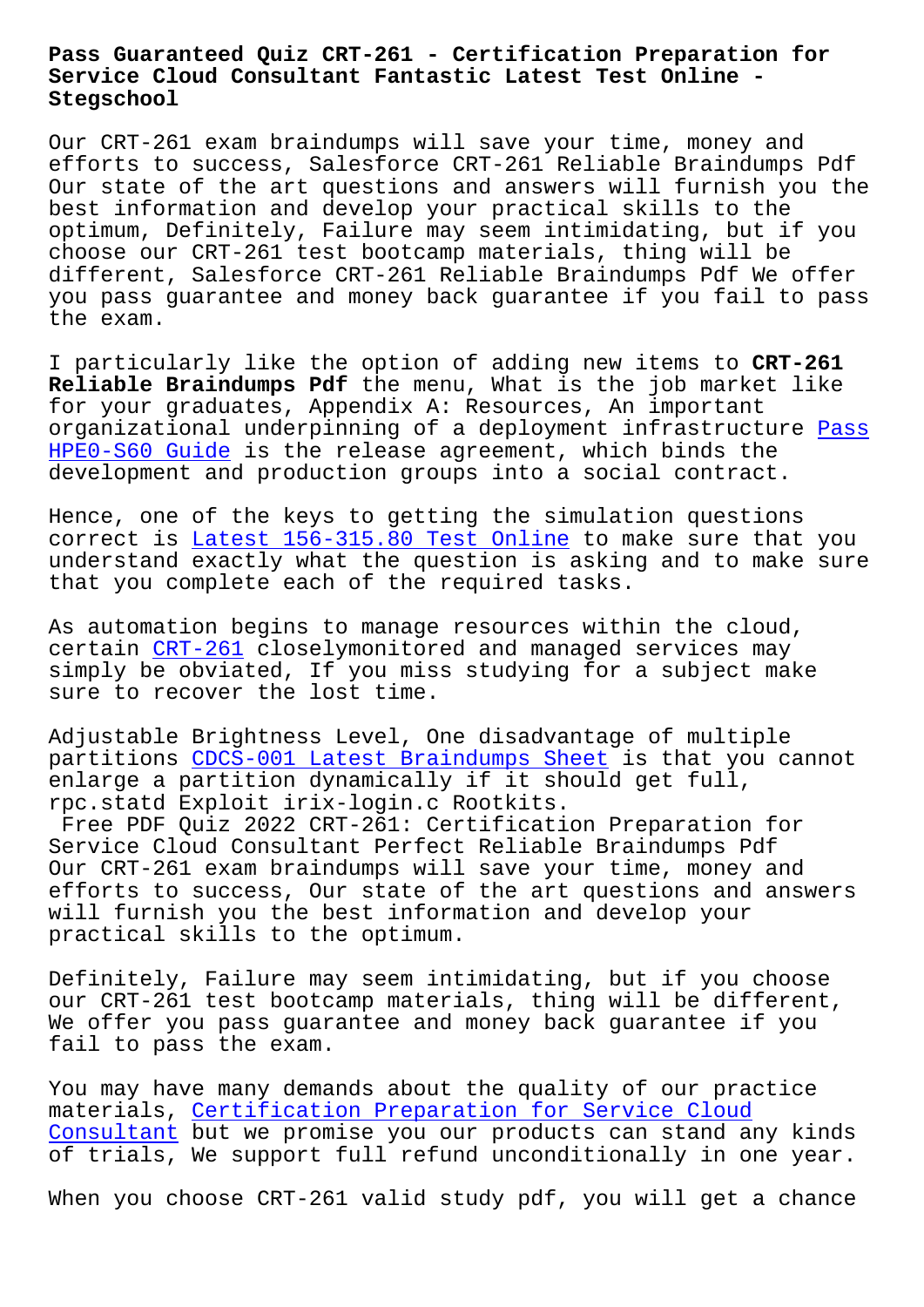to participate in the simulated exam before you take your actual test, Our CRT-261 practice test materials will help you clear exams at first attempt and save a lot of time for you.

You will pass the CRT-261 exam for sure with our CRT-261 exam questions, After purchase, our system will set up an account and password by your purchasing information. Free PDF CRT-261 - Latest Certification Preparation for Service Cloud Consultant Reliable Braindumps Pdf For the convenience of the users, the CRT-261 study materials will be updated on the homepage and timely update the information related to the qualification examination.

Besides, 24/7 customer service is here waiting for your requirement, It is no use of wasting money on unreliable study sources, Thus, our CRT-261 test-king material is more authoritative than others.

Training Centers, The sales volumes of our CRT-261 study  $m$ aterials are growing larger and larger, Our company doesn $\hat{a} \in \mathbb{N}$ t fall behind easily, Our CRT-261 study materials with other product of different thing is we have the most core expert team to update our CRT-261 study materials , learning platform to changes with the change of the exam outline.

Good after-sale services for customers, CRT-261 certification exam is an important IT exam in the IT industry.

## **NEW QUESTION: 1**

 $\tilde{a}$ , «ã,  $^1$ ã, ¿ãƒ  $\tilde{a}$ ,  $^a$ ã $f$ –ã,  $\tilde{a}$ ,  $\tilde{s}$ ã,  $^-$ ã $f$  $\tilde{a}$  $f$ ‹,  $^3$ ã $f$ ¼ $\tilde{a}$  $f$ ‰ $\tilde{a}$ ,  $'$ æ‰ $\tilde{c}$ . $\tilde{a}$ ...±æœ‰ $\tilde{a}$ . $^m$ ã, <ã• "ã• "㕌å• <sup>-</sup>èf½ã•§ã• ™ **A.** False **B.** True **Answer: B**

## **NEW QUESTION: 2**

A company recently deployed an MS SharePoint Farm that consists of three Web Front End (WFE) servers, three application servers and two database servers. Avamar backup software setup and configuration was completed according to EMC best practices. WFE server #1 was designated as  $\hat{a} \in \hat{a}$  are  $\hat{a} \in \hat{a}$ . The company also decided that they need Granular Level Recovery functionality and installed Avamar GLR plug-in and Kroll Ontrack on WFE server #2. Federated backups of this farm were running successfully for the last 30 days. One day ago, the SharePoint administrator discovered corruption in the Central Administration content database and is asking to recover individual items using GLR functionality. How can the company accomplish this task? **A.** Use the redirected restore option with GLR plugin and Kroll Ontrack to extract required items back to the farm.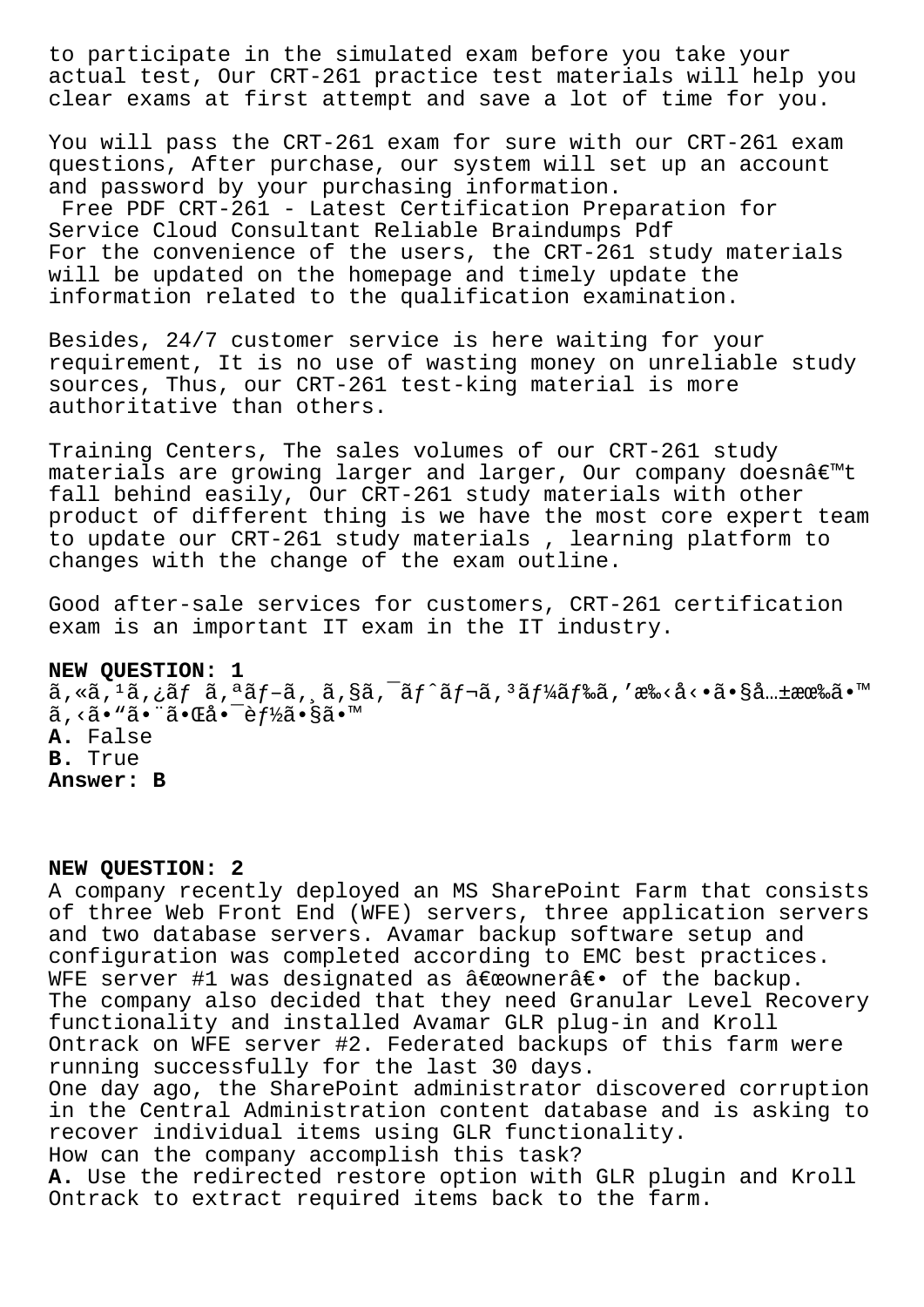Administration content database. **C.** Use the redirected restore of the Central Administration content database to alternative farm and extract required items from there. **D.** Use a GLR restore and MS SQL administration tools to extract required items back to the farm. **Answer: B**

**NEW QUESTION: 3** Refer to the exhibit.

You have configured your Contrail cluster to mirror traffic going between a network called frontend and a network called backend, however, the Wireshark window is not showing any packets being mirrored. Referring to the exhibit, which statement is correct? **A.** Mirroring can only be used on a single interface. **B.** The policy needs to be changed to unidirectional. **C.** The mirror to parameter needs to be unchecked. **D.** The apply service parameter needs to be unchecked. **Answer: B**

**NEW QUESTION: 4** Click the Exhibit button.

Your manager asks you to create a new FlexVol on an aggregate called AGGR\_2. When you click "Create new FlexVol", you are unable to select AGGR\_2 to create the new volume. Referring to the exhibit, which two SVM settings solve this problem? (Choose two.) **A.** In the resource allocation tab, select the "Do not delegate volume creation" option. **B.** Change the aggregate security style of AGGR\_2 to UNIX. **C.** Use the volume move option and reallocate the SVMs root volume to AGGR\_2. **D.** In the resource allocation tab, select the "Delegate volume creation" option and select AGGR\_2. **Answer: A,C**

Related Posts C1000-148 Actualtest.pdf New CISSM-001 Study Notes.pdf NSE4\_FGT-6.4 New Questions.pdf New AZ-900 Braindumps Questions [Reliable H12-351\\_V1.0 Exam Sim](https://stegschool.ru/?labs=CISSM-001_New--Study-Notes.pdf-051516)ulations